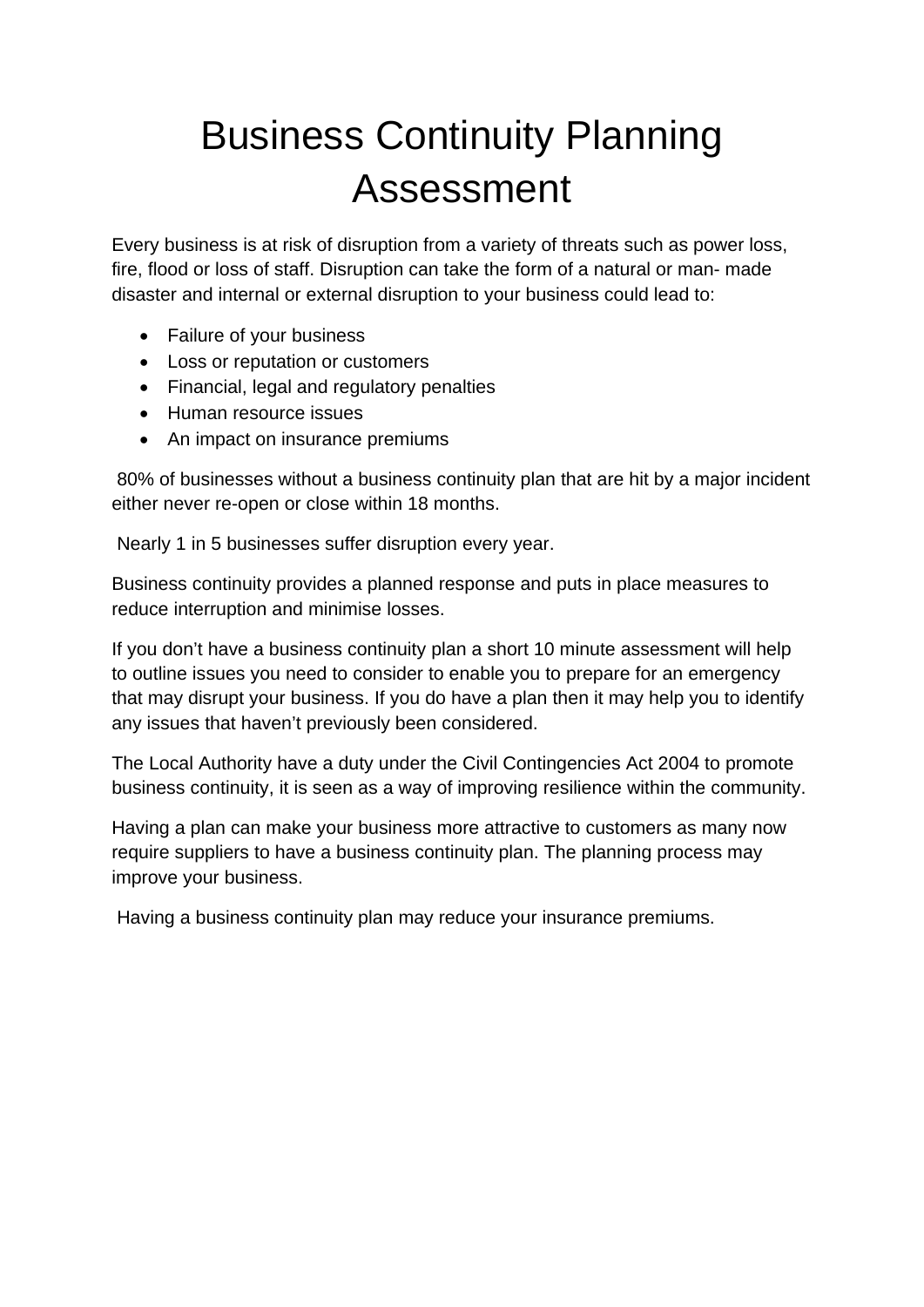# Can you afford not to have a plan?

Reducing the risk of fire to your business can begin by having a suitable and sufficient Fire Risk Assessment of your premises. This is a legal duty which should be undertaken by a responsible person under the Regulatory Reform (Fire Safety) Order 2005.

Details can be found here:

http://www.communities.gov.uk/fire/firesafety/firesafetylaw/aboutguides/

Please complete the 10 minute assessment to see if your business is prepared for an emergency.

#### **Business Continuity – 10 minute Assessment**

The aim of this assessment is to outline issues you need to consider to help prepare for an emergency that may disrupt your business.

What do you do on a day to day basis?

|                                                                                                                                                                      |  | Yes No Don't<br><b>Know</b> |
|----------------------------------------------------------------------------------------------------------------------------------------------------------------------|--|-----------------------------|
| Have you considered the impact of direct risks on your<br>business (It failure, equipment failure, loss of power, fire,<br>staff absence, supply chain failure etc.) |  |                             |
| Have you considered the impact of external risks (theft,<br>flood, fire from a neighbouring property, denial of access<br>to your property)                          |  |                             |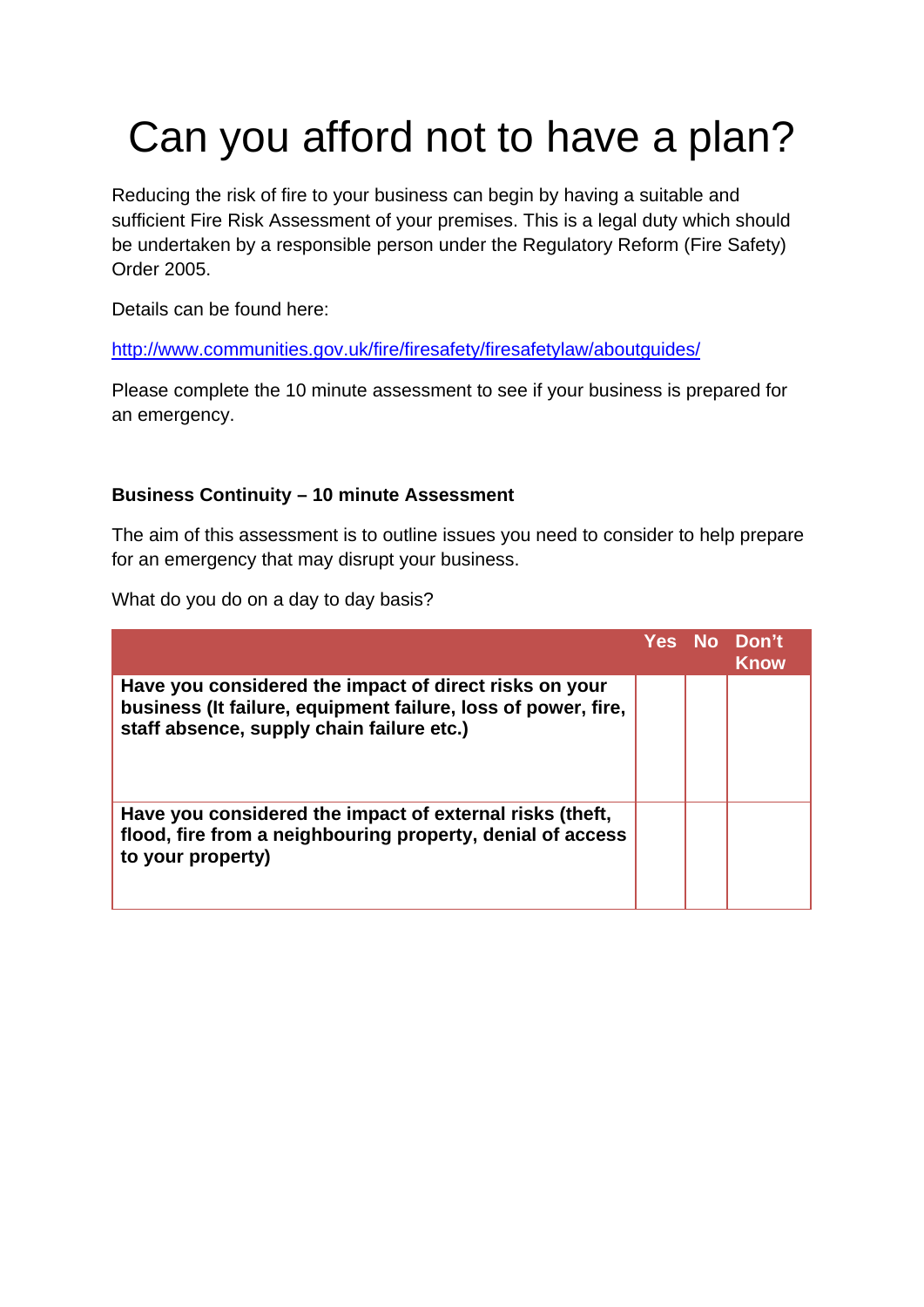#### **Personnel**

People are the greatest asset and investment to most businesses. During a crisis staff may need to lead or carry out many of the tasks required. Involving them in the planning and testing of the plan may strengthen your business.

|                                                                                                                                 |  | Yes No Don't<br><b>know</b> |
|---------------------------------------------------------------------------------------------------------------------------------|--|-----------------------------|
| Do you have a list of employees' telephone numbers?                                                                             |  |                             |
| Do you have a list of key contacts telephone numbers?                                                                           |  |                             |
| Do you have up to date job descriptions and a hierarchy<br>chart for your business including temporary and<br>contract workers? |  |                             |
| Do you have staff personal information i.e. next of kin for<br>all staff including temporary or contract workers?               |  |                             |
| Are these details held in more than one secure location<br>(preferably one off site)?                                           |  |                             |

# **Personnel during a disruption**

|                                                                                                        |  | Yes No Don't<br>know |
|--------------------------------------------------------------------------------------------------------|--|----------------------|
| Do your staff know who is in charge and how to contact<br>them in a crisis?                            |  |                      |
| Do your staff know what to do in an incident, have you<br>shared the plan?                             |  |                      |
| Have your staff been assigned specific roles in the<br>event of disruption?                            |  |                      |
| Do you have an out of hours contact procedure for staff<br>and key contacts?                           |  |                      |
| Do you have staff with first aid or medical training?                                                  |  |                      |
| Do you have alternative working arrangements- work<br>from home, second premises etc.?                 |  |                      |
| Do you have specific staff with critical skills; do other<br>staff know how to carry out these skills? |  |                      |
| Are these details held in more than one secure location<br>(preferably one off site)?                  |  |                      |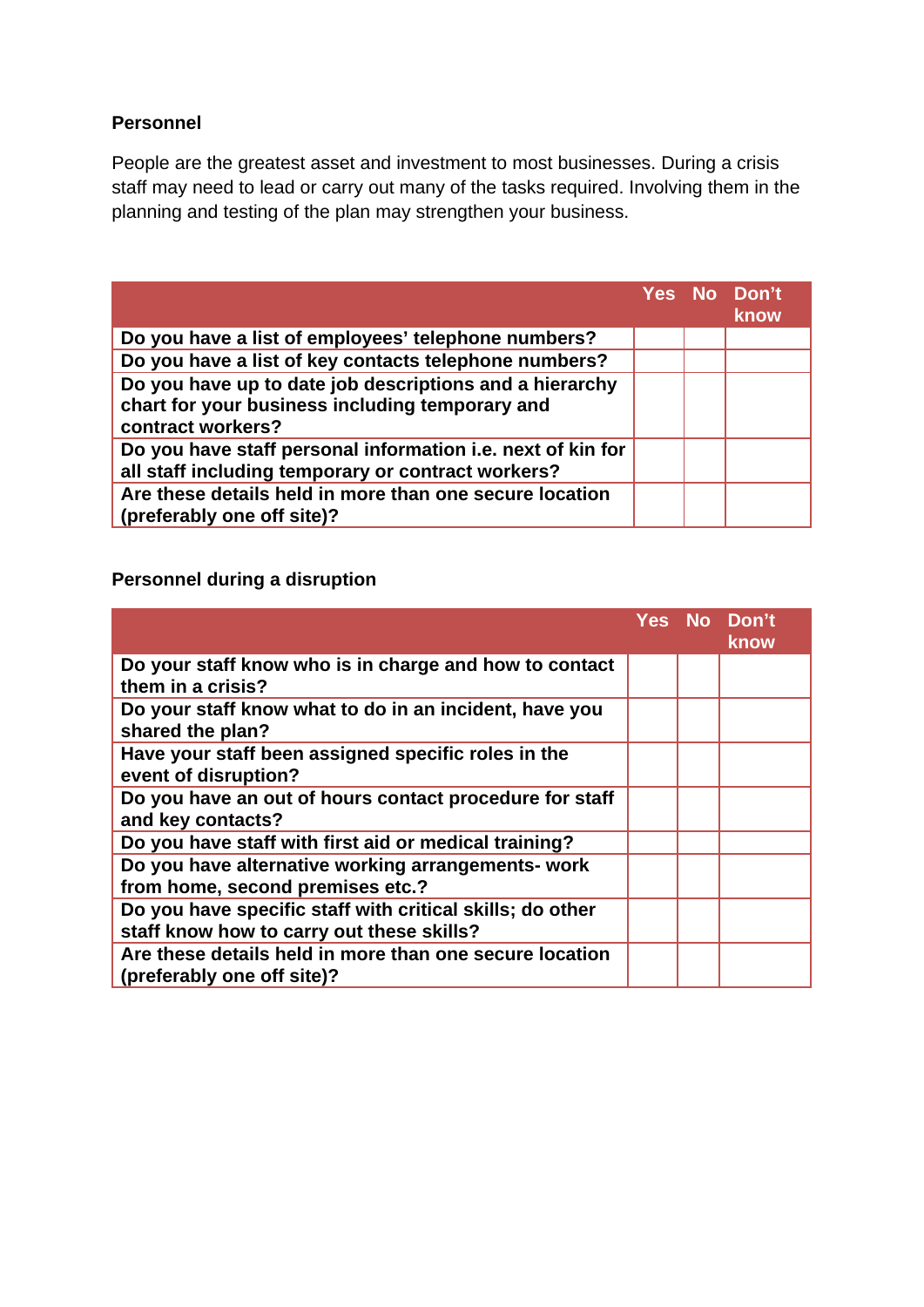# **Buildings**

Buildings are usually the greatest physical asset of any business.

|                                                                               |  | Yes No Don't<br><b>Know</b> |
|-------------------------------------------------------------------------------|--|-----------------------------|
| Do you have Fire risk assessment?                                             |  |                             |
| Do you have a floor/site plan for your building?                              |  |                             |
| Are the plumbing, heating and air conditioning<br>checked on a regular basis? |  |                             |
| Do you carry out end of day checks after everybody<br>has left?               |  |                             |
| Do you ensure that all appliances are turned off?                             |  |                             |
| Do you check that all doors and windows are locked?                           |  |                             |

**Building facilities during a disruption** 

|                                                                                                                            |  | Yes No Don't<br><b>Know</b> |
|----------------------------------------------------------------------------------------------------------------------------|--|-----------------------------|
| Do you have a list of key contacts for<br>building/equipment maintenance-electricity, gas, water,<br>telephones, lift etc. |  |                             |
| Are you and your staff familiar with the location of<br>mains switches and valves?                                         |  |                             |
| Do you have fire safety procedures and do you have<br>regular fire drills?                                                 |  |                             |
| Do you have an evacuation procedure for your building<br>and are your staff trained and familiar with it?                  |  |                             |
| Do you have primary and secondary evacuation points?                                                                       |  |                             |
| Do you have generator back -ups?                                                                                           |  |                             |
| Do you have an alternative location you could use<br>during a crisis?                                                      |  |                             |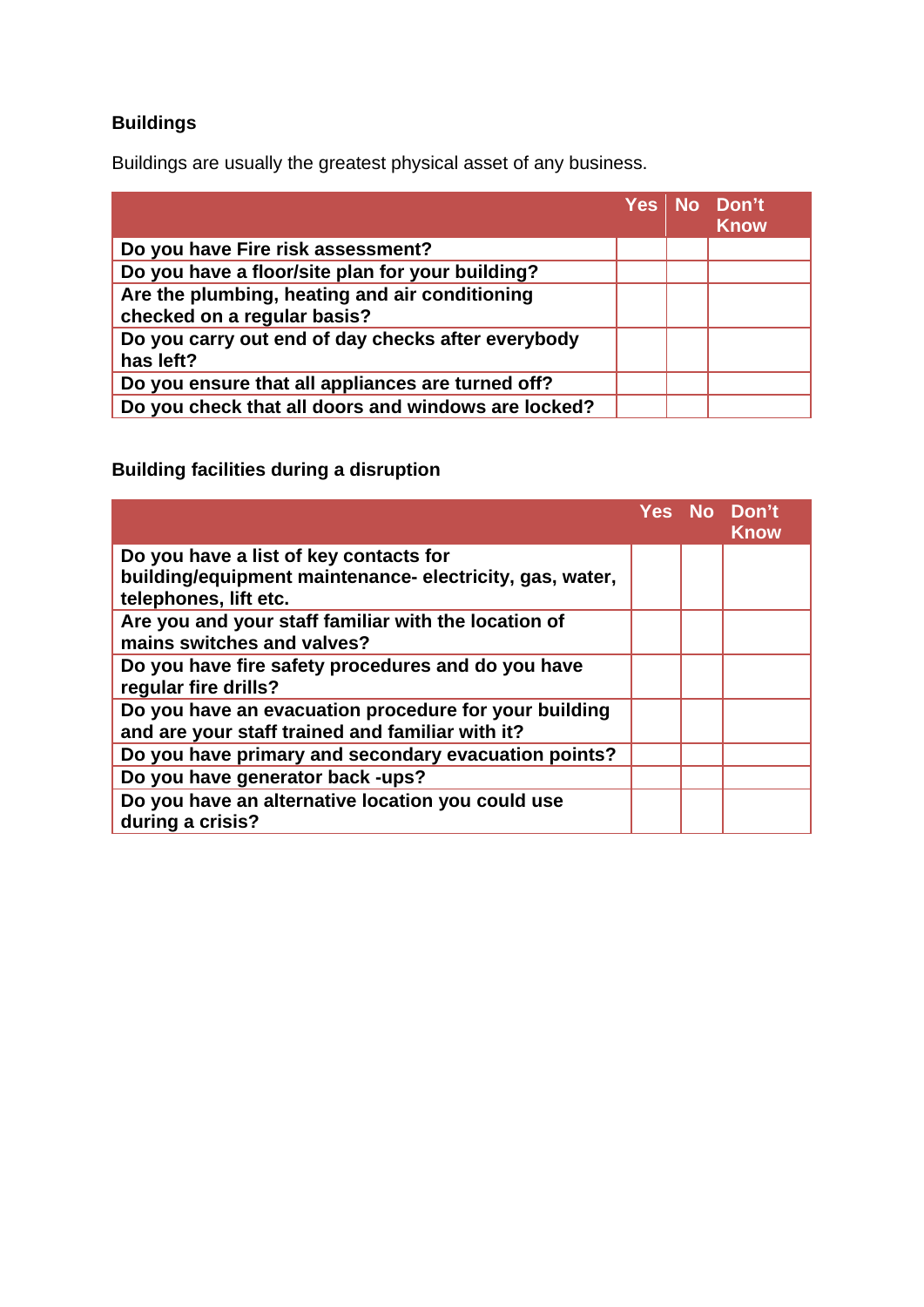#### **Company equipment**

Many businesses rely on specialist equipment or vehicles

|                                                                        |  | Yes No Don't<br><b>Know</b> |
|------------------------------------------------------------------------|--|-----------------------------|
| Do you have someone who is accountable for assets<br>in your business? |  |                             |
| Do you have controls over the movement of company<br>equipment?        |  |                             |
| Do you have a recent inventory of your equipment?                      |  |                             |
| Do you have current maintenance contracts for your<br>equipment?       |  |                             |

#### **Security**

Internal and external security is important. Theft, malicious damage, physical abuse etc. can all affect the ability of your business to function. Simple measures can be put in place to improve security and awareness.

|                                                                                             |  | Yes No Don't<br><b>Know</b> |
|---------------------------------------------------------------------------------------------|--|-----------------------------|
| Do you have a security system installed?                                                    |  |                             |
| Do you have a security policy?                                                              |  |                             |
| Do you have an entry and exit procedure policy for<br>staff/visitors/customers/contractors? |  |                             |
| Are contractors fully checked (company as well as each<br>individual)?                      |  |                             |
| Do you check references fully?                                                              |  |                             |
| Do you regularly check the integrity of external fences,<br>gates and doors?                |  |                             |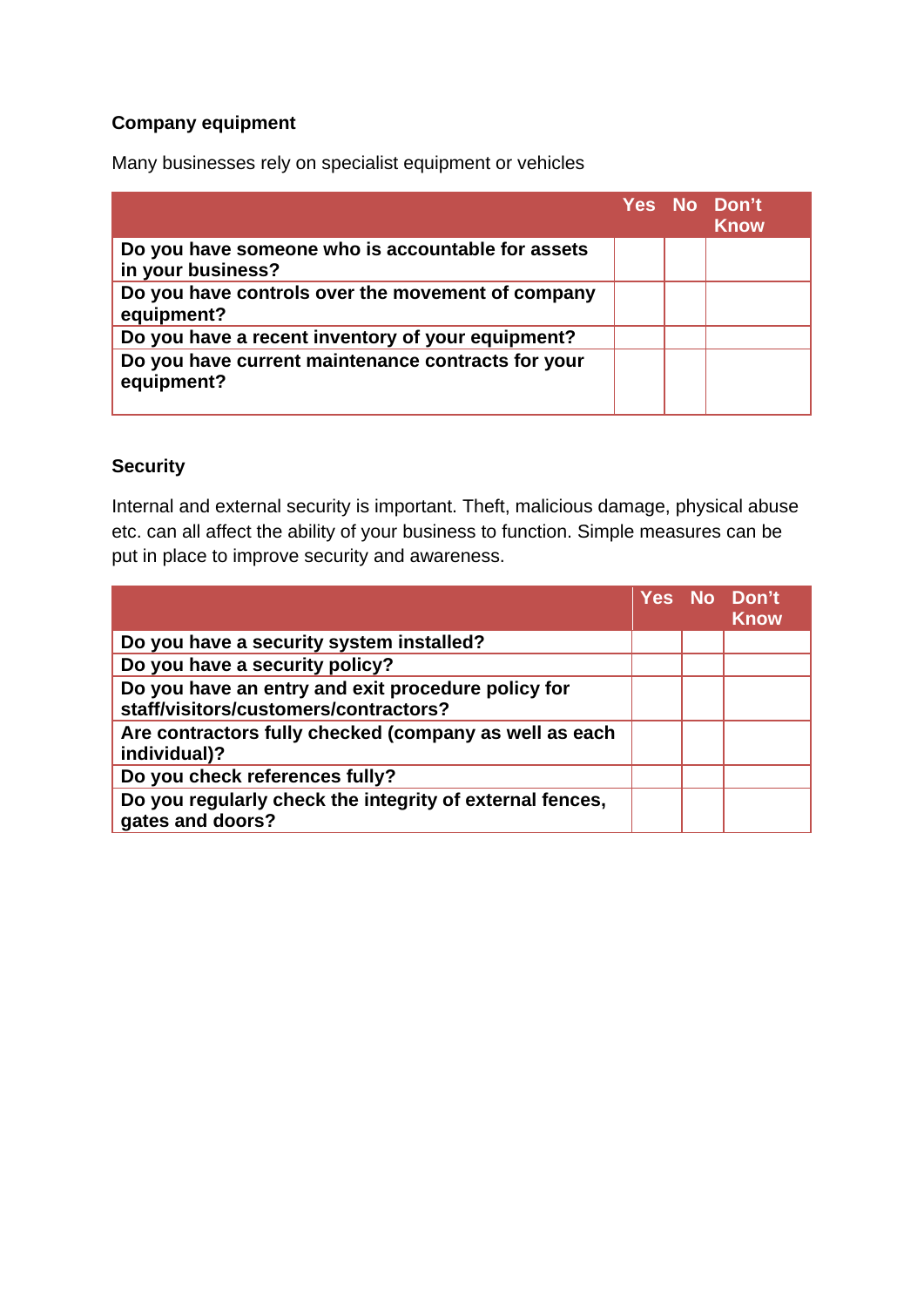# **Information technology**

It is central to many businesses and threats to computers and systems are well known. It is important that staff are informed of any dangers and any systems to protect your IT.

|                                                                                                      |  | Yes No Don't<br><b>Know</b> |
|------------------------------------------------------------------------------------------------------|--|-----------------------------|
| Is IT critical to your business?                                                                     |  |                             |
| Do you regularly back up your information?                                                           |  |                             |
| Do you hold a copy of the back- up off site?                                                         |  |                             |
| Do you have IT maintenance staff or maintenance<br>contracts?                                        |  |                             |
| Do you have and have you tested an IT disaster recovery<br>plan?                                     |  |                             |
| Is your anti- virus software up to date?                                                             |  |                             |
| Are computer errors and logs monitored?                                                              |  |                             |
| Are there IT security policies and procedures in place?                                              |  |                             |
| Are all staff aware of email and internet usage policies?<br>Are mobile phones and devices included? |  |                             |
| Do you know how many platforms/servers/applications or                                               |  |                             |
| operating systems support critical business functions?                                               |  |                             |
| Is your system part of a larger network?                                                             |  |                             |
| Do you know how long it would take to recover It<br>functions?                                       |  |                             |
| Are laptops, memory sticks and mobile phones password<br>encrypted?                                  |  |                             |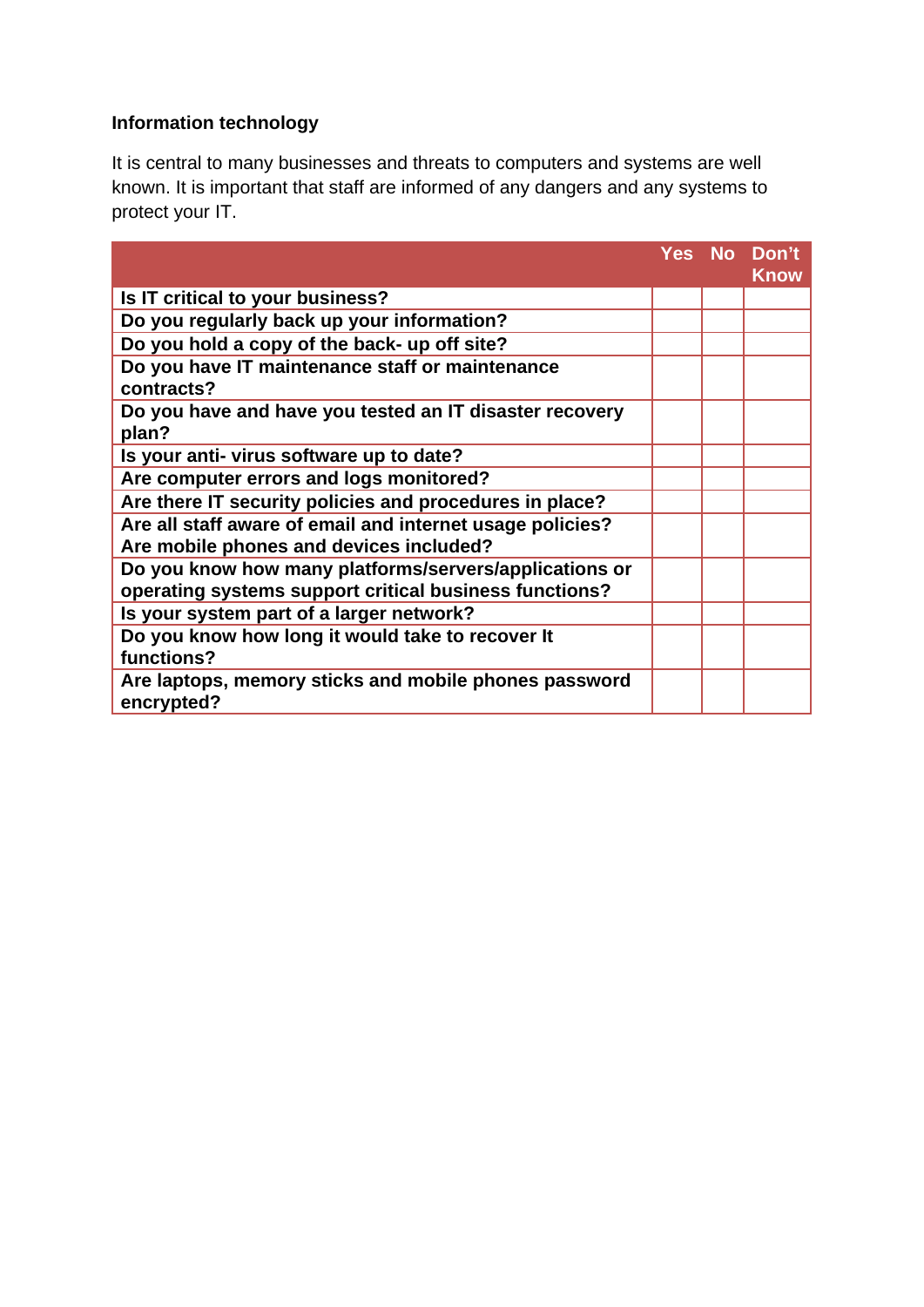#### **Paper documents**

As with electronic data it is important to protect data held in hard copy. This data is vulnerable to fire, flood, theft, loss etc.

|                                                                           |  | Yes No Don't<br>Know |
|---------------------------------------------------------------------------|--|----------------------|
| Do you copy, scan or back up your information?                            |  |                      |
| Do you store paper copies in fire and flood proof<br>lockable containers? |  |                      |
| Do you have copies at an off-site location?                               |  |                      |
| Is someone responsible for the upkeep of your files &<br>accounts?        |  |                      |
| Do you have a clear desk policy?                                          |  |                      |

#### **Suppliers & Customers**

A business can be affected by events out of its control, disruption to suppliers or customers could affect your business. Assessing the risk and putting procedures in place could minimise the effect of disruptions. Good communications with your suppliers/customers will enable you to respond better in a crisis.

|                                                                                                                     |  | Yes No Don't<br><b>Know</b> |
|---------------------------------------------------------------------------------------------------------------------|--|-----------------------------|
| Do you have the correct contact details for your<br>suppliers and customers?                                        |  |                             |
| Are these details held in more than one location,<br>preferably one off site?                                       |  |                             |
| Do you have your key suppliers and customers<br>business continuity plans? (They may require you to<br>have a plan) |  |                             |
| Do their plans require you to reduce or increase your<br>business in response to their crisis?                      |  |                             |
| Do you have key customers that you would need to be<br>in constant contact with during a crisis?                    |  |                             |
| If one of your key suppliers or customers went out of<br>business would it affect your business?                    |  |                             |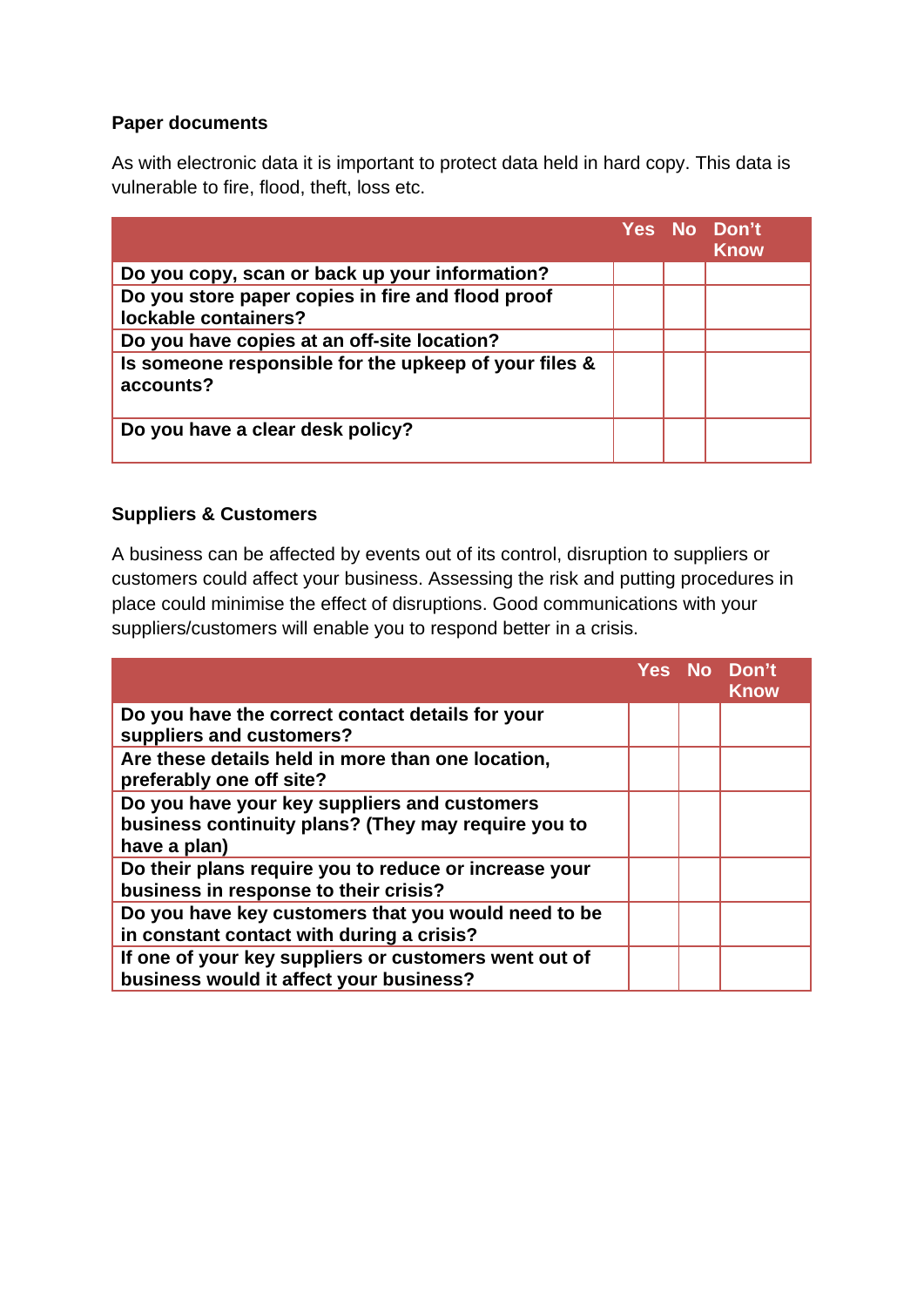### **Location**

Is your business part of a complex, is it near an industrial estate, on a flood plain etc.

|                                                                                                                                                                         | <b>ves</b> | No Don't<br><b>Know</b> |
|-------------------------------------------------------------------------------------------------------------------------------------------------------------------------|------------|-------------------------|
| Have you considered the types of risk that might occur<br>due to the actions/operations of other businesses<br>located nearby? i.e. risk of pollution etc.              |            |                         |
| Have you thought about risks associated with the<br>environment? E.g. water, climate?                                                                                   |            |                         |
| Do you have regular contact with neighbouring<br>businesses? E.g. local business forum                                                                                  |            |                         |
| Do you have contact details for the local businesses in<br>your area?                                                                                                   |            |                         |
| Are you aware of emergency response procedures<br>specific to your location? (Control of Major Accident<br>Hazard sites, shopping centre evacuation procedures<br>etc.) |            |                         |

### **Insurance**

Premiums may be reduced if you can demonstrate robust business continuity plans.

|                                                                                                                                                                     |  | Yes No Don't<br><b>Know</b> |
|---------------------------------------------------------------------------------------------------------------------------------------------------------------------|--|-----------------------------|
| Do you have sufficient insurance to pay for disruption to<br>business, cost of repairs, hire of temporary staff, lease of<br>temporary accommodation and equipment? |  |                             |
| Do you have copies of insurance details in more than<br>one location to enable you to contact them immediately<br>disruption occurs?                                |  |                             |
| Can you reduce your premiums by having a plan or<br>putting any measures in place such as flood barriers?                                                           |  |                             |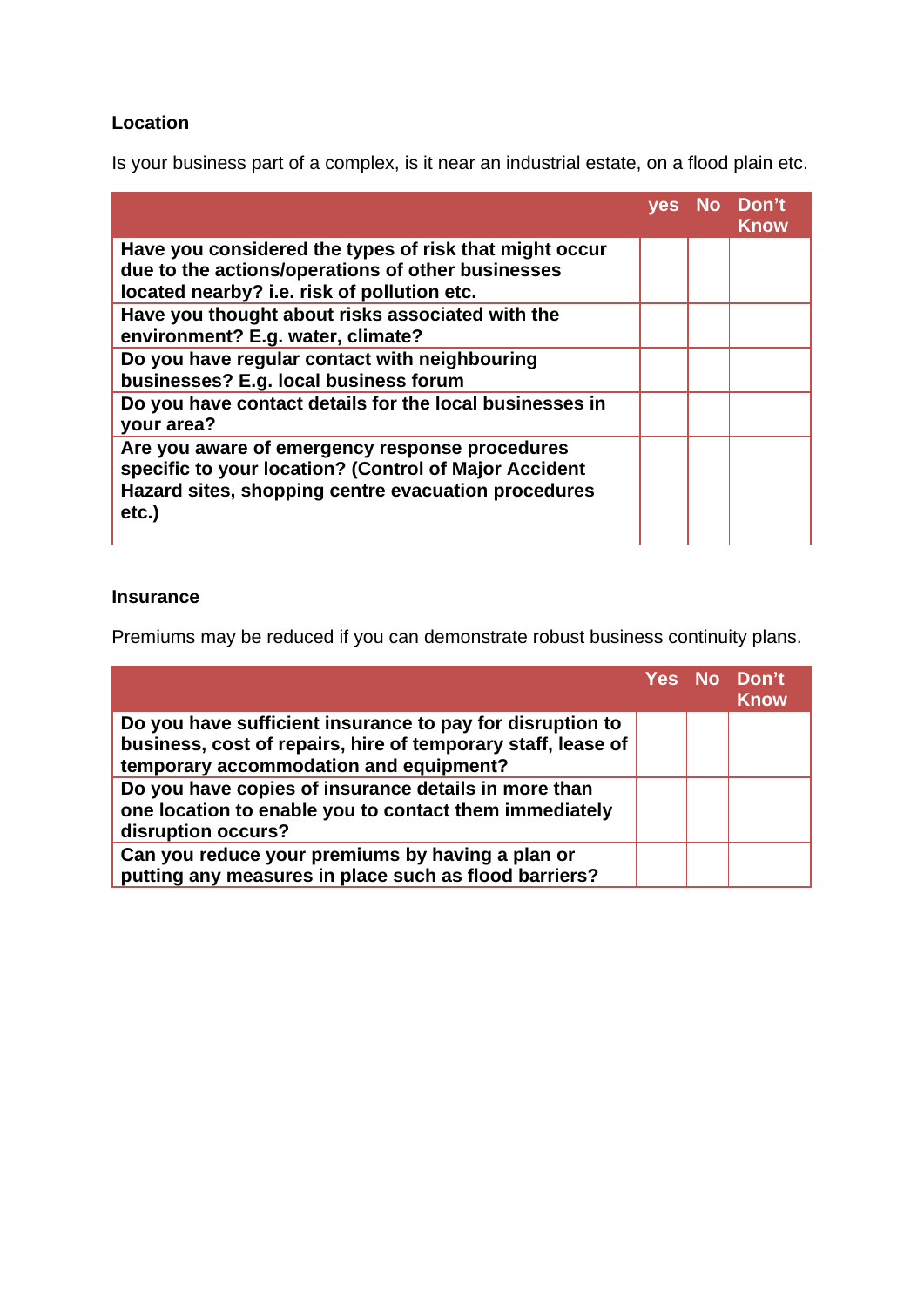#### **Business Continuity Pack**

It is worth considering assembling a crash box to hold items needed in a crisis. It should contain enough information and equipment to start the recovery process for your business. It needs to be easily accessible and ideally replicated in an off-site location.

#### **Emergency Crash Pack**

|                                                                 |  | Yes No Don't<br><b>Know</b> |
|-----------------------------------------------------------------|--|-----------------------------|
| <b>Business recovery plan</b>                                   |  |                             |
| <b>Fire procedure</b>                                           |  |                             |
| Fire plans and contact details for the emergency<br>services    |  |                             |
| <b>Employee contact details</b>                                 |  |                             |
| Key suppliers contact details                                   |  |                             |
| Contact details for key services i.e. IT, phones, power<br>etc. |  |                             |
| <b>Contact details for key customers</b>                        |  |                             |
| Site plan                                                       |  |                             |
| Spare keys for buildings and vehicles                           |  |                             |
| Back up disks/ sticks etc.                                      |  |                             |
| <b>First aid kit</b>                                            |  |                             |
| Stationery including message pads, pens, pencils                |  |                             |
| <b>Mobile phones with credit</b>                                |  |                             |
| <b>Camera &amp; spare batteries</b>                             |  |                             |
| <b>Torch</b>                                                    |  |                             |
| <b>Dust masks</b>                                               |  |                             |
| Megaphone if your business covers a large site                  |  |                             |
| <b>Tape measure</b>                                             |  |                             |
| <b>Whiteboard &amp; pens</b>                                    |  |                             |
| Laptop                                                          |  |                             |

This list is an example of items that may be useful depending on your business you will need to vary the contents of your crash pack.